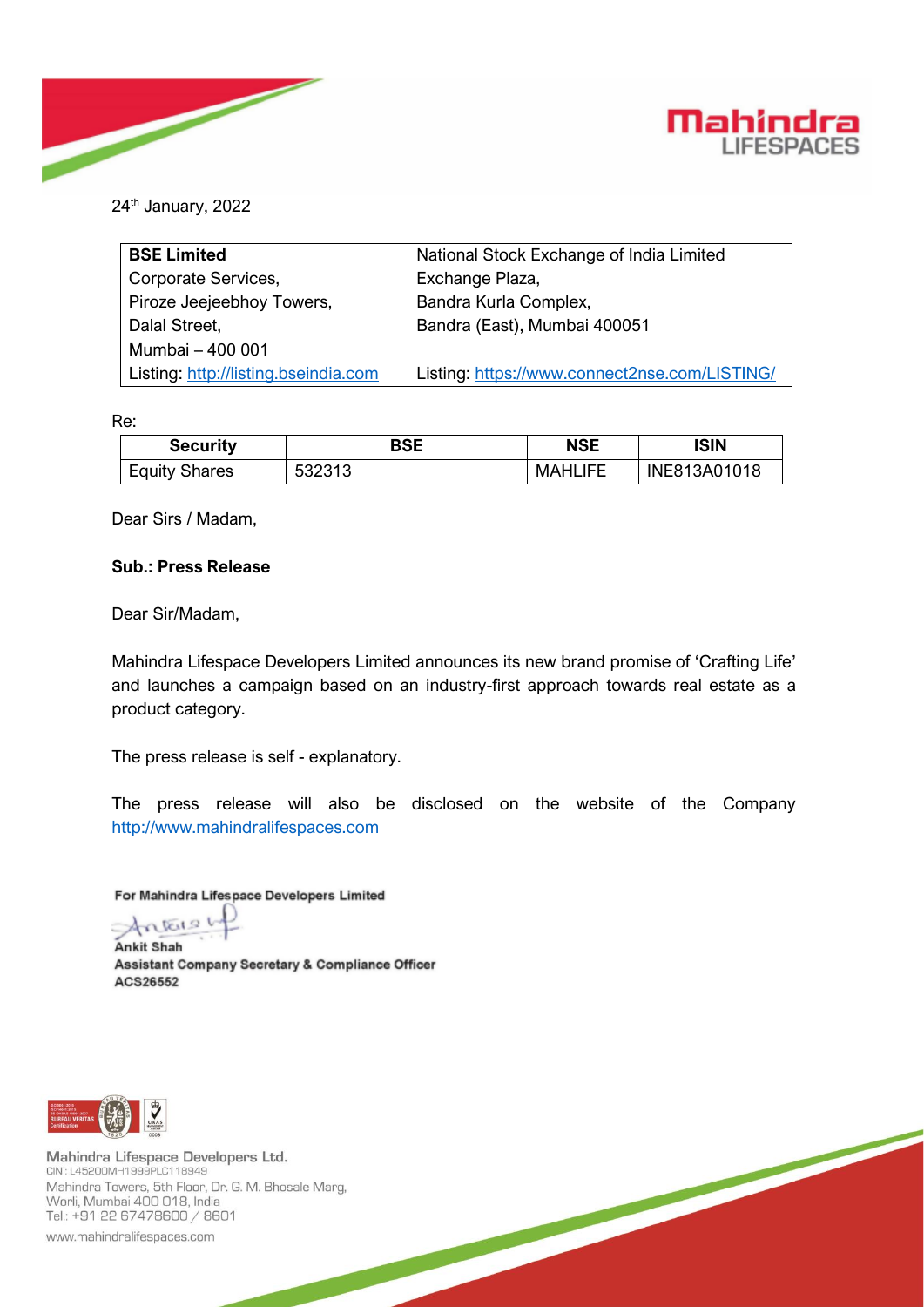

# **Mahindra Lifespaces® announces its new brand promise of 'Crafting Life'**

# - **Launches a campaign based on an industry-first approach towards real estate as a product category**

# - **'Crafting Life' –** *https://youtu.be/m720ukGZmE8*

**Mumbai, 24th January 2022:** Mahindra Lifespace Developers Limited, the real estate and infrastructure development arm of the Mahindra Group, today unveiled its new brand promise of 'Crafting Life'. Centered around the insight of how well-designed spaces can be a true enabler of health, holistic well-being and success, Mahindra Lifespaces' new brand promise builds on the many ways that the built environment can ensure improved outcomes for individuals, families, and businesses. With this new campaign, Mahindra Lifespaces is all set to redefine real estate as a category through climate-responsive design; thriving, supportive communities; thoughtfully curated features and amenities; and transparent and hassle-free consumer experiences.

Be it for residential, commercial or industrial purposes, the spaces that surround us actively contribute towards achieving our goals and aspirations. These spaces serve as partners in our personal and professional growth journeys, even as they provide an enabling environment to build lasting networks and relationships. Mahindra Lifespaces takes a long-term view of the design and development of its projects and is committed to crafting spaces that will positively influence life outcomes for generations to come. It does so by creating environmentfriendly, self-contained developments replete with category-defining features and amenities, ready services for end use, and strategic alliances (with partners in healthcare, education, etc.) for ease of living and working.

**Viral Oza, Chief Marketing Officer, Mahindra Lifespace Developers Limited, said,** "Traditionally, the real estate industry has been driven by what developers believed was right for the buyer and hence, many evolving consumer needs have tended to remain unaddressed, resulting in compromises in what is usually the biggest and most important purchase of a lifetime. At Mahindra Lifespaces, we recognise that while the purchase of real estate is often perceived as merely the delivery of a physical structure, it is actually the starting point of a journey for life. This is the key insight that forms the basis of our new brand promise of 'Crafting Life' and sets us apart as developers of real estate assets that continually add value throughout the product lifecycle. Real estate is the only product category in the world for which a consumer is willing to take on a lifelong debt and hence we believe spaces must be crafted based on changing consumer needs and desires."

Mahindra Lifespaces' new brand promise manifests itself across all the company's business segments, including premium residential projects; value homes under the 'Mahindra Happinest' brand; and integrated cities and industrial clusters under the 'Mahindra World City' and 'Origins by Mahindra' brands respectively. As part of its latest campaign, Mahindra Lifespaces has launched a Digital Video Commercial that brings to life the myriad ways in which the built environment today serves multiple purposes - as a support system, a springboard to a better life and an enabler of ease of doing business.

## **Campaign Credits:**

- Creative Team The Minimalist
- Production House Bread Jam Productions
- Director Ali Ahmad

Mahindra Lifespace is addressing the changing needs of the real estate consumer in India via signature projects that incorporate intelligent space planning; future-ready features and amenities; and climate responsive design interventions that help conserve natural resources and reduce maintenance costs. Moreover, the brand is also embedding new digital tools and methods into the construction value chain, with a focus on delivering projects faster and on adding greater value for customers. Mahindra Lifespaces is one of the few real estate companies in India with a 100% green certified portfolio since 2014.